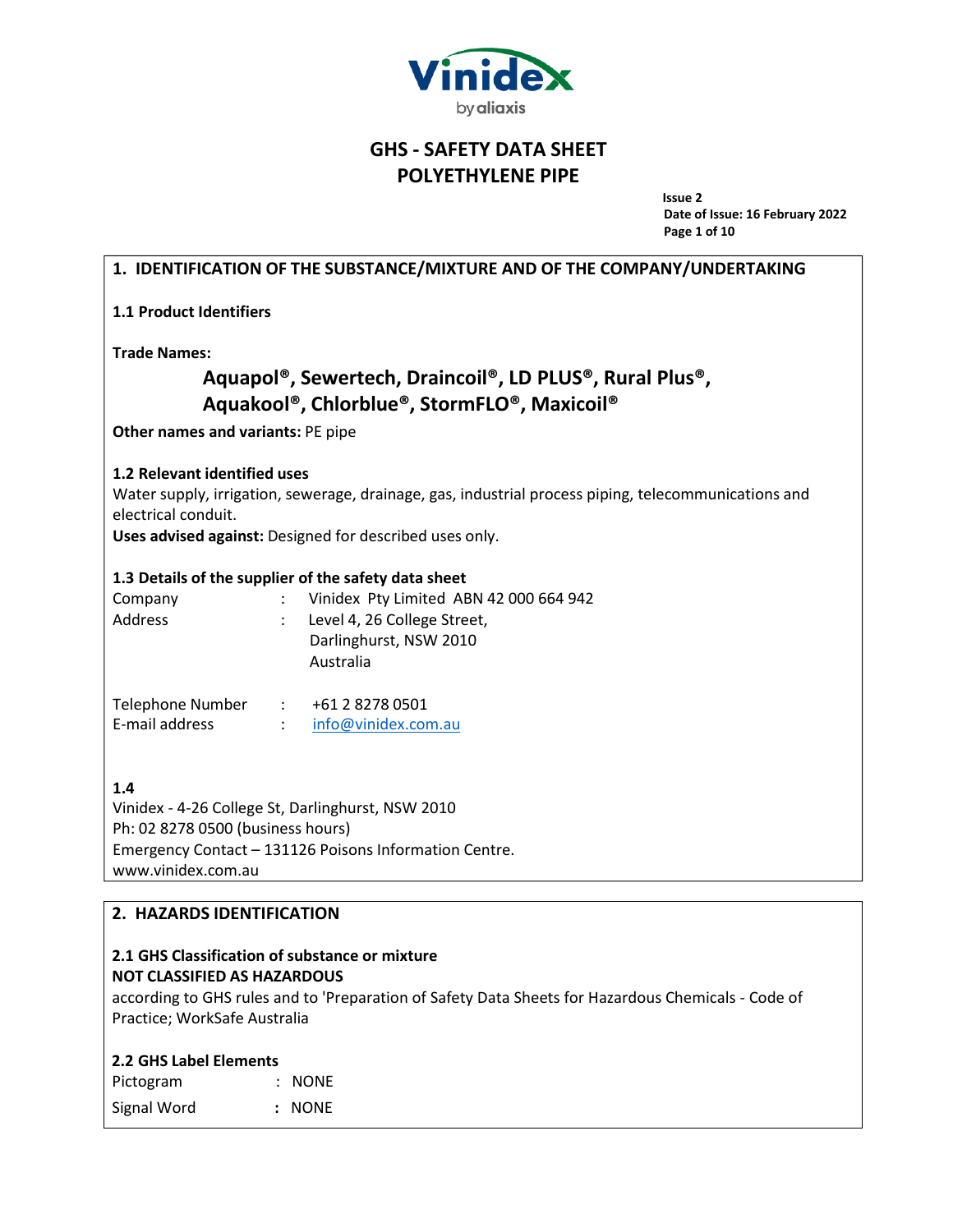

**Issue 2 Date of Issue: 16 February 2022 Page 2 of 10**

Hazard Statement(s) : NONE

Precautionary Statement(s): NONE

#### **2.3 Other hazards**

Refer to Section 7 for general precautions for use.

## **3. COMPOSITION/INFORMATION ON INGREDIENTS**

#### **3.1 Substance/Product**

Manufactured rigid solid tubes of various dimensions for water supply, irrigation, sewerage, drainage, gas, industrial process piping, telecommunications and electrical conduit as described in Section 1.

#### **Chemical Composition**

| <b>CAS Number</b> | <b>Chemical Name/s</b>       | Proportion   |
|-------------------|------------------------------|--------------|
| 9002-88-4         | Polyethylene                 | $96 - 99.5%$ |
|                   | Pigments                     |              |
| 1333-86-4         | Black – carbon black         | $0 - 3%$     |
| 13463-67-7        | White - titanium dioxide     | $0 - 3%$     |
|                   | Yellow                       | $0 - 1.5%$   |
|                   | Blue - copper phthalocyanine | $0 - 3%$     |

#### **4. FIRST-AID MEASURES**

#### **4.1 Description of first aid measures**

#### **General Advice**

Consult a physician for all exposures except for minor instances. Show this safety data sheet to the doctor in attendance.

#### **If inhaled**

There are no known health effects for the ingestion of polyethylene. Ingestion is unlikely to occur due to the physical size and dimensions of the products. However, small particles may be generated by sawing or mechanically breaking the products or similar means.

#### **In case of skin contact**

Inapplicable to the solid product except for mechanical injury. Dust/small particles from sawing or other mechanical process may mechanically affect skin if not protected. There have not been reports of skin irritation arising from such dust and small particles. Flush with copious quantities of water and treat symptomatically.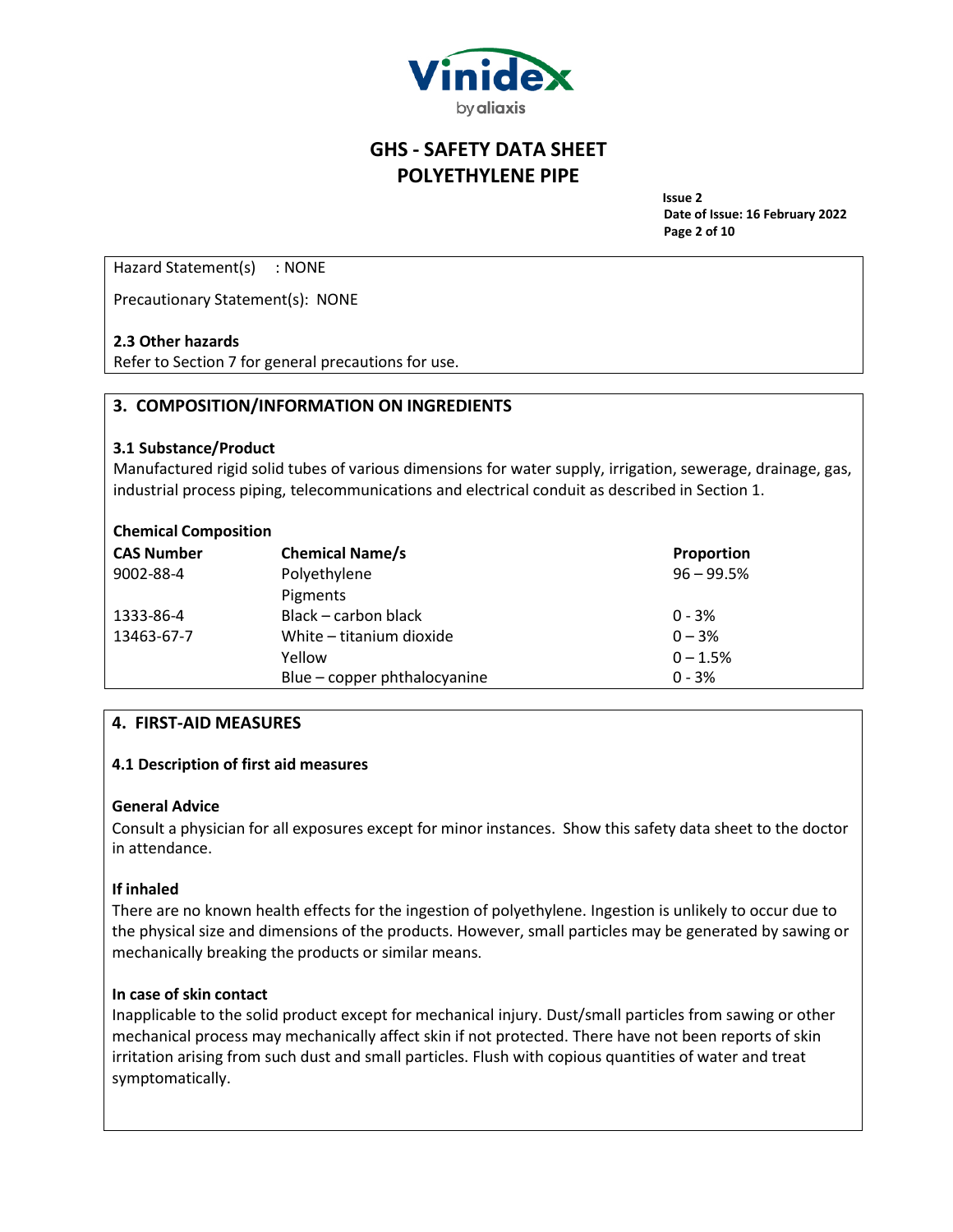

**Issue 2 Date of Issue: 16 February 2022 Page 3 of 10**

## **In case of eye contact**

Inapplicable to the solid product except for mechanical injury. Dust/small particles from sawing or other mechanical process may affect eyes if not protected. Flush with copious quantities of water and treat symptomatically.

## **If swallowed**

Inapplicable to the solid product due to the physical size and dimensions of the products. For inhalation of fumes and gaseous by-products in case of smouldering and fire (carbon monoxide etc.), remove the patient immediately from exposure and seek medical advice. Rinse mouth with water provided patient is conscious. Do **not** induce vomiting. Call for medical attention.

## **4.2 Most important symptoms and effects, both acute and delayed**

No known delayed effects. No data available

# **4.3 Indication of any immediate medical attention and special treatment needed**

No data available.

**Notes to doctor:** Treat symptomatically. Material does not wet out easily in water and is not soluble in water.

## **5. FIRE-FIGHTING MEASURES**

## **5.1 Extinguishing media**

## **Suitable extinguishing agents**

Water, water-fog or foam to extinguish fire. Carbon dioxide or dry chemical are suitable but are considered not as efficient due to lack of cooling capacity.

## **5.2 Special hazards arising from the product or its combustion products**

Not an explosion risk. Combustible and will support combustion. Products of combustion are, carbon dioxide (asphyxiant), carbon monoxide (toxic) and low levels of aldehydes and acetic acid. All potentially lethal in sustained exposure.

## **5.3 Advice for firefighters**

Wear fully protective body suit with self-contained breathing apparatus (S.C.B.A.) to prevent contact with fumes and gases produced during combustion.

## **Additional information:**

Avoid contact with strong oxidizing agents.

**Hazchem Code:** None allocated as material is not classified as dangerous goods.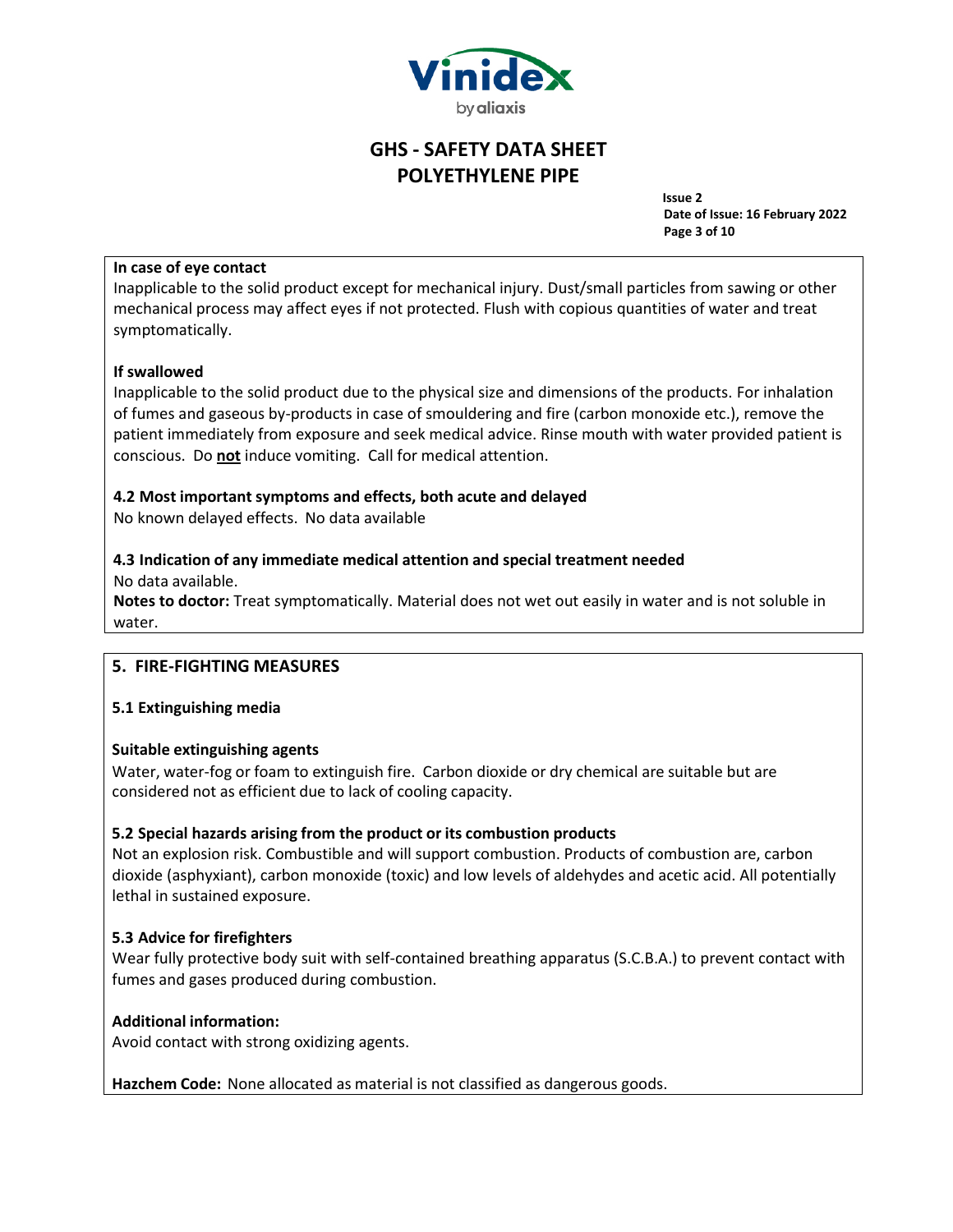

**Issue 2 Date of Issue: 16 February 2022 Page 4 of 10**

## **6. ACCIDENTAL RELEASE MEASURES**

### **6.1 Personal precautions, protective equipment and emergency procedures**

In case of spills, collect products and bundle or secure safely. If necessary, isolate area to prevent damage to /destruction of products by vehicles etc. Broken parts may be sharp and eye protection and gloves are recommended.

For major spills isolate area as necessary to prevent further damage. Collect products and bundle or secure safely. Evacuate non-essential personnel to safe areas.

#### **6.2 Measures for environmental protection**

Prevent further spillage if safe to do so. Products are not environmentally hazardous but could affect waterways due to size and by causing mechanical blockage. Do not allow product parts to enter sewers, surface water or ground water. Inform responsible authorities as required by local and state/national regulations.

#### **6.3 Methods and materials for containment and cleaning up**

Isolate area. Pick up mechanically and placing in suitable containers for further use or disposal as waste according to Section 13.

## **6.4 Reference to other sections**

See Section 7 for information on safe handling. See Section 8 for information on personal protection equipment. See Section 13 for disposal information.

## **7. HANDLING AND STORAGE**

## **7.1 Precautions for safe handling**

Coils of pipe may have substantial elastic energy. When cutting bands, exercise caution to ensure that springing of the pipe, particularly at the ends, cannot cause injury.

Check security of bundles of pipes before releasing strapping and retaining frames. Injury can be sustained by rolling of pipes.

Unpack crates and bundles on a flat surface and ensure that free stacks are adequately chocked. Do not climb on stacks.

Normal safe practices should be employed when working with the material; a well ventilated area and the use of eye and protection, dust masks and gloves are recommended when sawing, grinding (with abrasive wheel) and handling. When heating for bending or other forming, use hot water or air with appropriate safeguards. Use of an open flame is inadvisable.

Eating, drinking and smoking in work areas is prohibited.

Wash hands after handling product.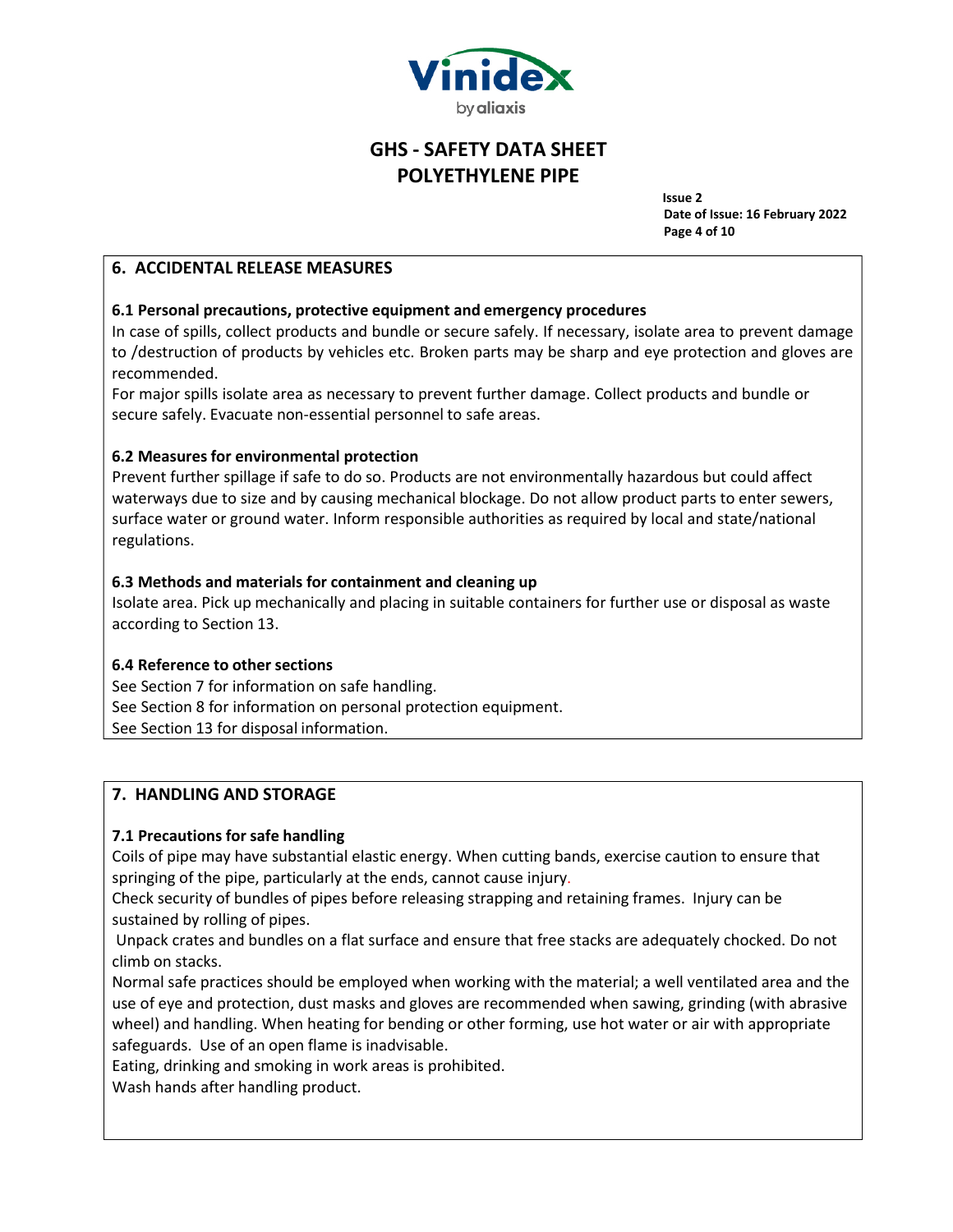

**Issue 2 Date of Issue: 16 February 2022 Page 5 of 10**

## **7.2 Conditions forsafe storage, including any incompatibilities**

Store in appropriate areas (outside or in warehouse) in accordance with site safety requirements. Do not store with strong oxidising agents.

## **Storage class:**

Class according to regulation on flammable liquids: not applicable

## **7.3 Specific end uses**

Apart from the uses mentioned in 1.2 no other specific uses are stipulated.

# **8. EXPOSURE CONTROLS/PERSONAL PROTECTION**

## **8.1 Control parameters**

## **National Exposure Limits**

Please note that there is a mandatory dust level limit of maximum 10mg/m<sup>3</sup> (TWA) legislated for work place environments.

## **8.2 Exposure Control**

## **Appropriate engineering controls**

No exposure controls are necessary as original products are inert and all additives are encapsulated within the polymer matrix and present no hazard under conditions of normal use and good occupational work practice. Handle in accordance with good industrial hygiene and safety practices. Avoid formation of dust when sawing or cutting. Avoid generation of airborne dust. Wash hands before breaks and at the end of the workday.

## **Personal Protective Equipment**

## **General protective and hygienic measures:**

Do not inhale dust in generated from the product. If necessary, wear appropriate respirator with P2 filter. Wear protective clothing such as overalls and safety shoes.

Wear safety glasses and gloves for protection from mechanical injuries.

## **Eye protection:**

Glasses are recommended in case of accidental knock when handling pipe and especially when working pipes mechanically, sawing etc.

## **Skin protection:**

Protective gloves of strong material to protect against mechanical injury. Protective clothing such as overalls.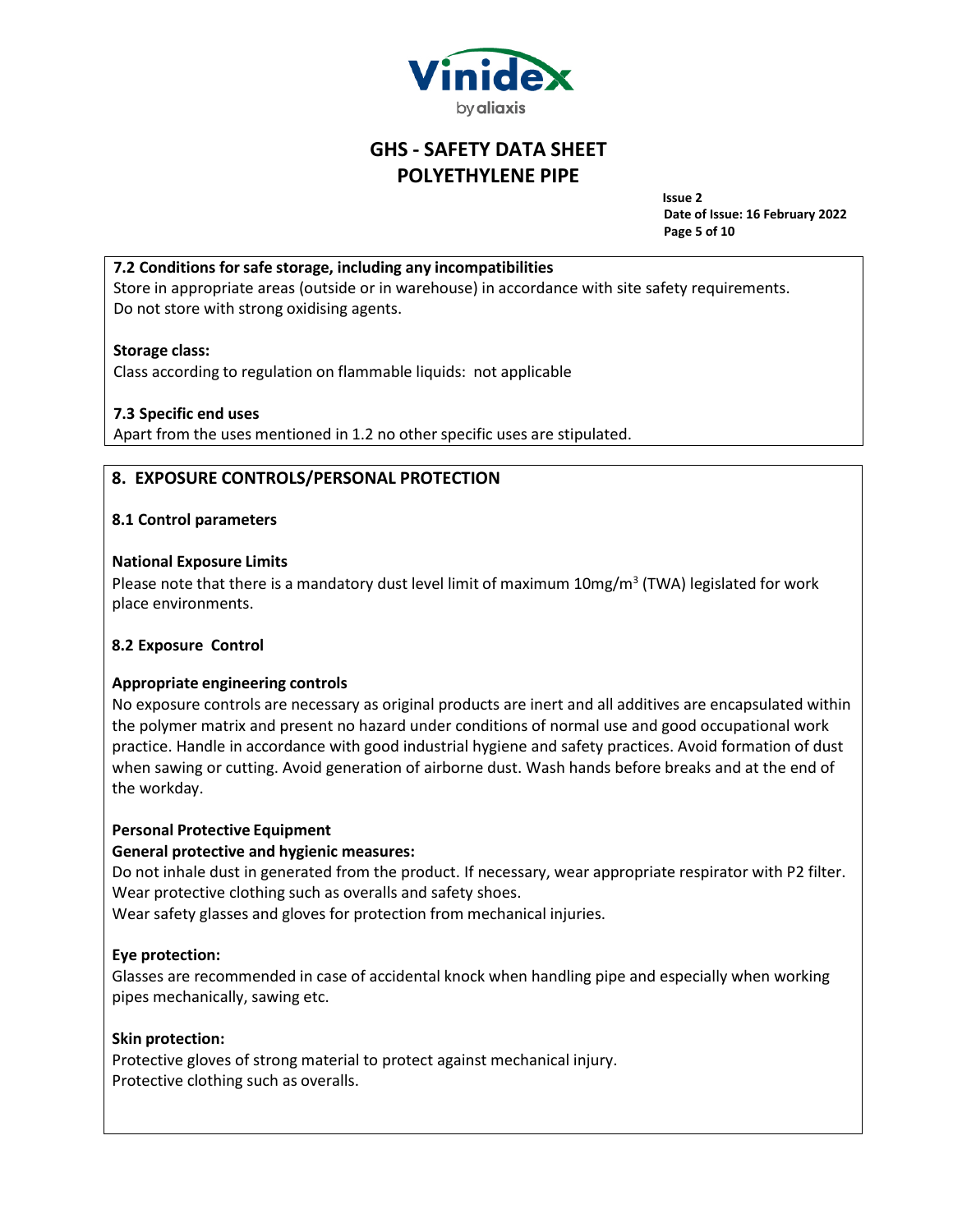

**Issue 2 Date of Issue: 16 February 2022 Page 6 of 10**

## **Body protection:**

Wear protective clothing such as overalls as well suitable safety boots or other appropriate footwear.

#### **Respiratory protection:**

Respiratory protective device with P2 filter is recommended if dust is generated.

#### **9. PHYSICAL AND CHEMICAL PROPERTIES**

#### **9.1 Information on basic physical and chemical properties**

**a)** Appearance: Plastic pipes or tubes, 12 mm to 1200 mm in diameter, in coils up 300 metres or straight lengths up to 21 metres. Colour: black, blue, orange, yellow or white, or black with coloured stripes

not determined

not determined

none

- **b)** Odour:
- **c)** Odour threshold:
- **d)** Melting point/melting range:
- **e)** Boiling point/boiling range:
- **f)** Flammability
- **g)** Auto ignition temperature:
- **h)** Decomposition temperature:
- **i)** Explosive properties:
- **j)** Upper/lower explosion limits:
- **k)** Density:
- **l)** Water solubility/miscibility:
- **m)** pH:
- **n)** Solvent Content:
- **o)** Solids Content**:**

will burn only in contact with a flame product is not self-igniting. starts decomposing at about 300 °C

softens at about  $107-130$  <sup>o</sup>C

- not determined not determined  $0.93 - 0.98$ not soluble/wettable not determined
	- Organic solvents: 0.0% 100.0%
- 

## **9.2 Other safety information**

No data available.

## **10. STABILITY AND REACTIVITY**

#### **10.1 Reactivity**

No data available. Stable under normal conditions of storage and use.

## **10.2 Chemical Stability**

Stable under recommended storage conditions; will start to decompose. (smoulder, burn etc . depending on availability of oxygen/air) if heated to temperatures greater than 300  $^{\circ}$ C and maintained at elevated temperatures.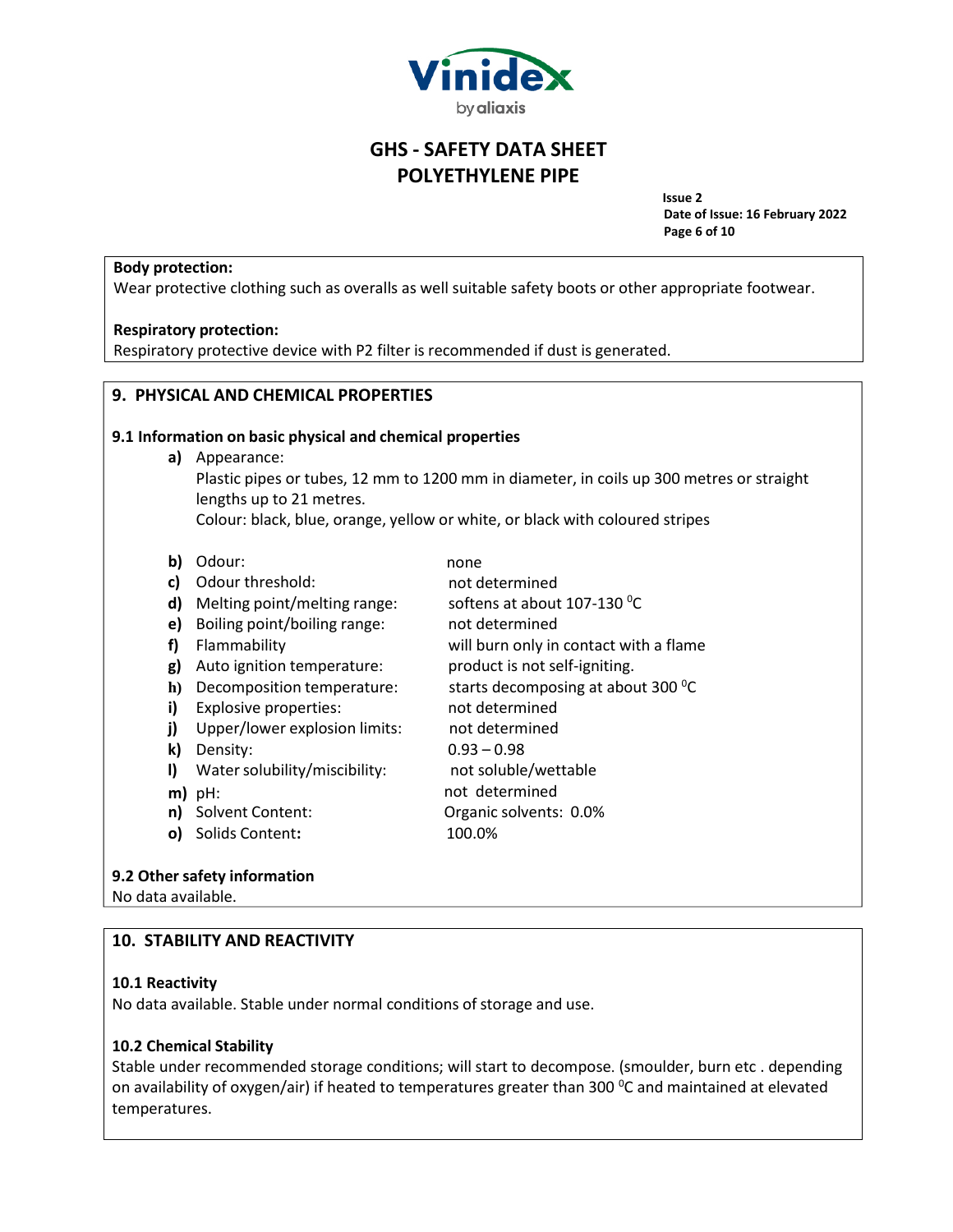

**Issue 2 Date of Issue: 16 February 2022 Page 7 of 10**

# **10.3 Possibility of hazardous reactions**

No data available

## **10.4 Conditions to avoid**

Product will start to decompose if maintained at temperatures of above 300 °C. Decomposition products are carbon dioxide, carbon monoxides and low levels of aldehydes and acetic acid.

# **10.5 Incompatible materials**

No data available. As major components are organic material, contact with strong oxidizing agents should be avoided.

# **10.6 Hazardous decomposition products**

Other decomposition products – no data available. In the event of fire: see Section 5.

# **11. TOXICOLOGICAL INFORMATION**

## **11.1 Information on toxicological effects**

The products are inert and insoluble and consist of a fused polymer matrix which also encapsulates all additives.

## A**cute toxicity**

No data available.

## **Skin corrosion/irritant**

No data available.

#### **Serious eye damage / eye irritation** No data available.

**Respiratory orskin sensitization** No data available

**Germ cell mutagenicity**

No data available.

**Carcinogenicity** No data available.

**Reproductive toxicity** No data available.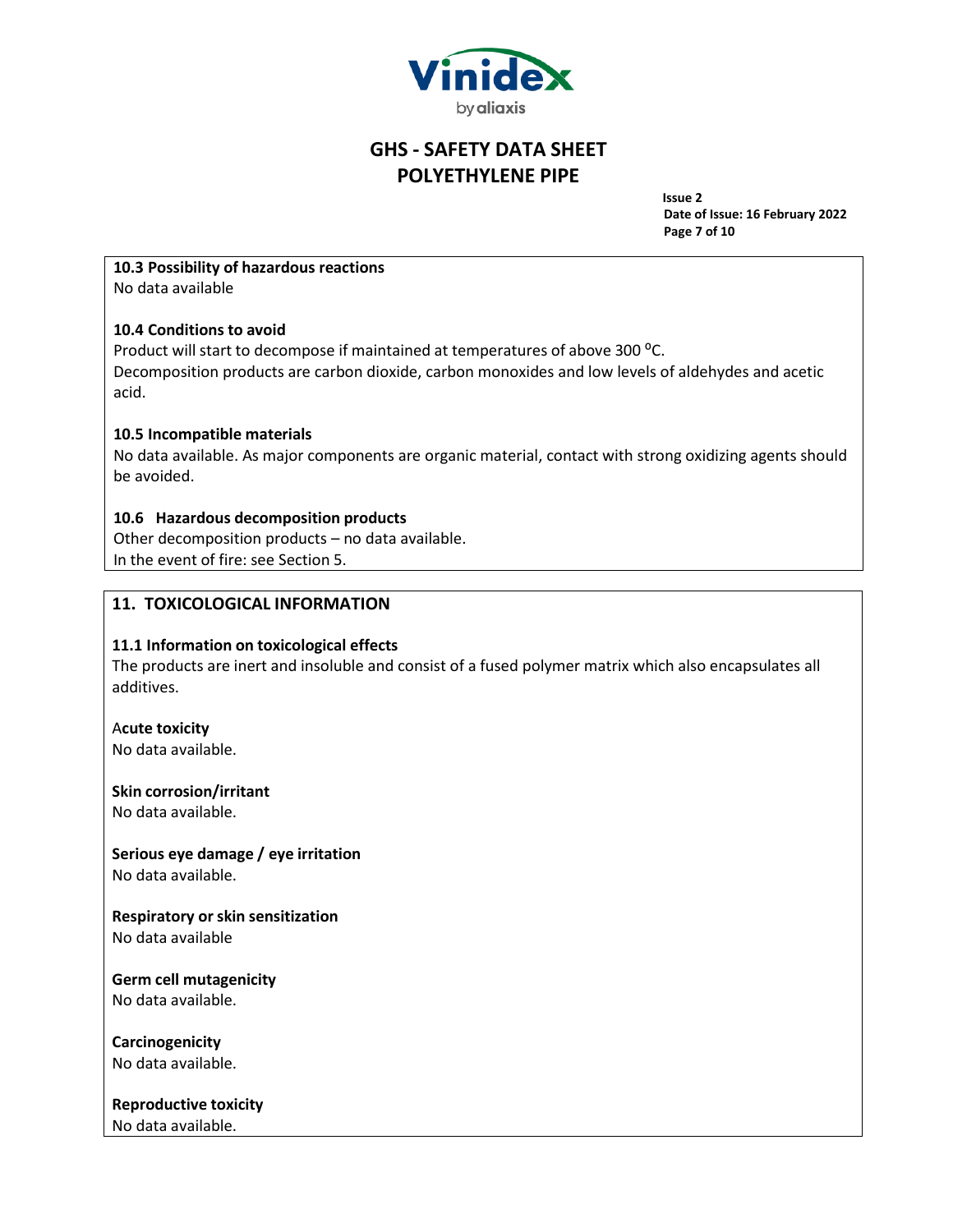

**Issue 2 Date of Issue: 16 February 2022 Page 8 of 10**

**Specific target organ toxicity (STOT)-single exposure** No data available.

**STOT-repeated exposure** No data available.

**Aspiration hazard**

No data available.

**Information on the likely routes of exposure** No data available.

**Symptoms related to the physical, chemical and toxicological characteristics** No data available.

**Delayed and immediate effects and also chronic effects from short and long term exposure** No data available.

**Numerical measures of toxicity (such as acute toxicity estimates)** No data available.

**Interactive effects** No data available.

# **12. ECOLOGICAL INFORMATION**

**12.1 Toxicity**

No data available.

**12.2 Persistence and degradability**

No data available

**12.3 Bioaccumulative potential**

No data available

**12.4 Mobility in soil** No data available

**12.5 Results of PBT and vPvB assessment** No data available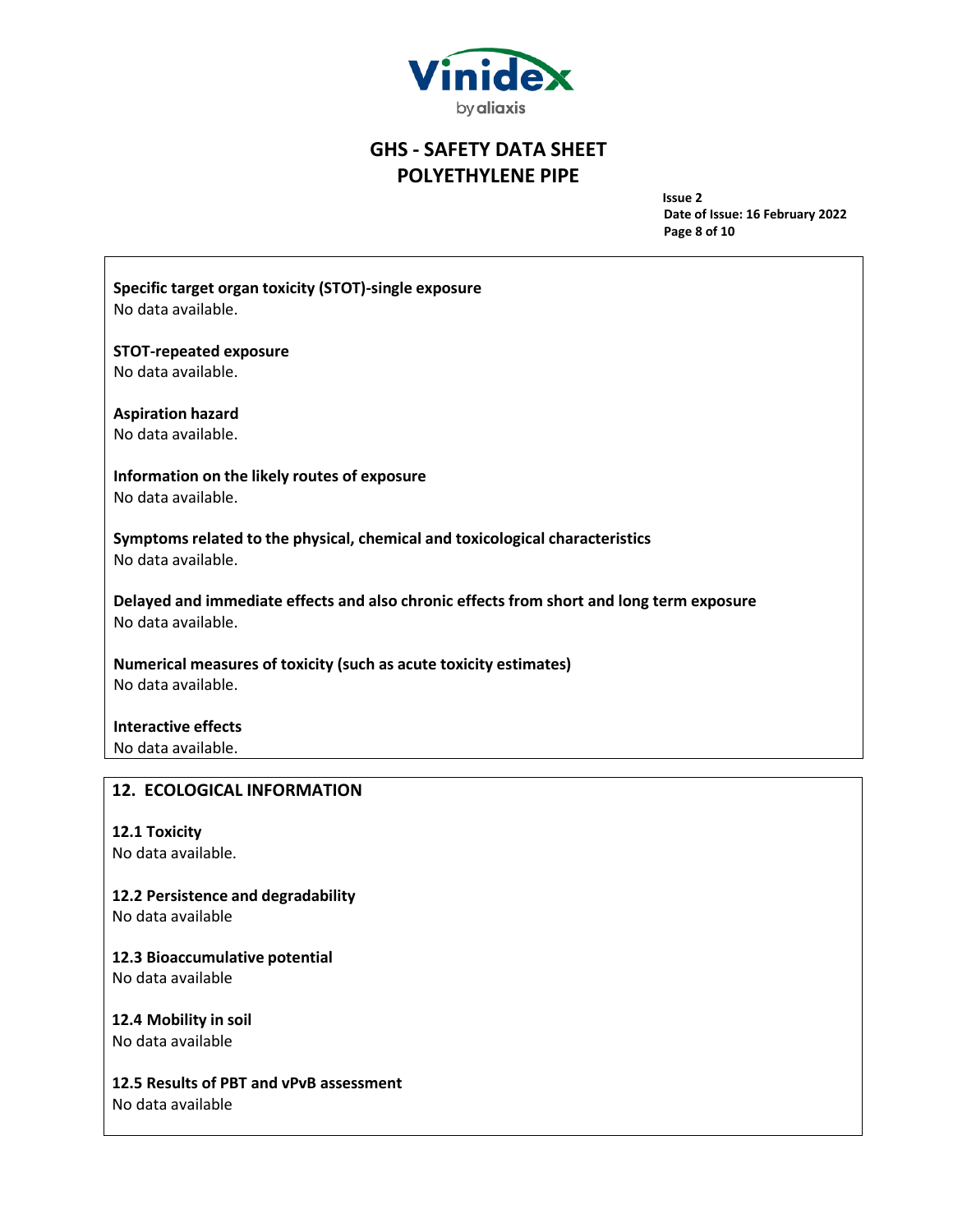

**Issue 2 Date of Issue: 16 February 2022 Page 9 of 10**

#### **12.6 Other adverse effects**

No adverse effects on the environment have been reported. The product can be physically removed from waterways by means appropriate to the size of the article. It is recommended that in case of larger spills local environmental agencies are notified – see also Section 13.

## **13. DISPOSAL CONSIDERATIONS**

## **13.1 Waste treatment methods**

#### **Product**

Recycle where possible. Refer to state/territory environmental protection agency/ authority. Normally suitable for disposal as general waste land fill.

#### **Contaminated packaging:**

Packaging that has not/cannot be cleaned is to be disposed of in the same manner as the product.

## **14. TRANSPORT INFORMATION**

| <b>14.1 UN</b> |  |
|----------------|--|
| 0.0010         |  |

ADR/RID Not classified as dangerous goods.

| 14.2 UN proper shipping name | Not classified as dangerous goods. |
|------------------------------|------------------------------------|
|------------------------------|------------------------------------|

- **14.3 Transport hazard class(es)** Not classified as dangerous goods.
- **14.4 Packing Group** Not classified as dangerous goods.
- **14.5 Environmental hazards** Not classified as dangerous goods.
- **14.6 special precautions for user** Not classified as dangerous goods.

**Transport/Additional information** Not classified as dangerous goods.

**Hazchem Code:** None allocated as material is not classified as dangerous goods.

## **15. REGULATORY INFORMATION**

**15.1 Safety, health and environmental regulation(s) specific for the substance or mixture** There is no safety, health or environmental regulation specific to these products.